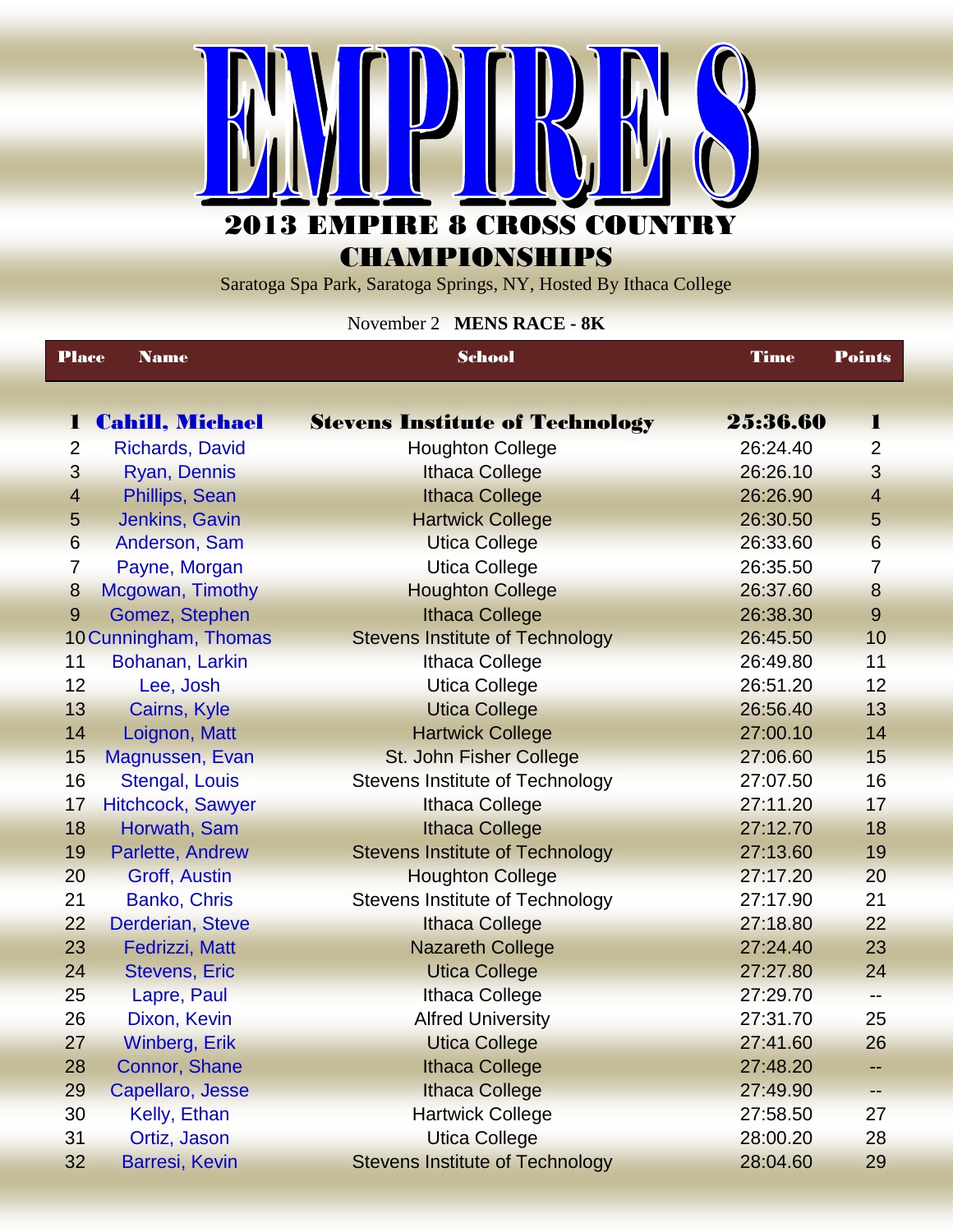| 33 | Ben-dor, Shai           | <b>Ithaca College</b>                  | 28:06.00 |       |
|----|-------------------------|----------------------------------------|----------|-------|
| 34 | Grove, Ben              | <b>Ithaca College</b>                  | 28:07.60 |       |
| 35 | Mcnamara, Jamie         | <b>Utica College</b>                   | 28:09.20 | $- -$ |
| 36 | <b>Flannery, Thomas</b> | <b>Stevens Institute of Technology</b> | 28:15.80 | 30    |
| 37 | Mahony, Timothy         | <b>Hartwick College</b>                | 28:17.70 | 31    |
| 38 | Chapel, Nick            | <b>Stevens Institute of Technology</b> | 28:18.90 | ۰.    |
| 39 | Weber, Joseph           | <b>Ithaca College</b>                  | 28:20.50 |       |
| 40 | Zlatniski, Corey        | <b>Utica College</b>                   | 28:28.30 |       |
| 41 | Lahood, Abe             | Stevens Institute of Technology        | 28:29.00 | --    |
| 42 | <b>Reilly, Michael</b>  | <b>Stevens Institute of Technology</b> | 28:32.10 | --    |
| 43 | John, Michael           | <b>Stevens Institute of Technology</b> | 28:32.80 |       |
| 44 | Harbol, Sam             | St. John Fisher College                | 28:33.60 | 32    |
| 45 | Mckeehan, Zach          | Stevens Institute of Technology        | 28:37.20 | --    |
| 46 | Alvarez, Kris           | <b>Stevens Institute of Technology</b> | 28:49.00 | --    |
| 47 | <b>Gutierrez, Chris</b> | <b>Ithaca College</b>                  | 28:49.90 |       |
| 48 | Simonds, Finley         | <b>Stevens Institute of Technology</b> | 28:56.10 |       |
| 49 | <b>Tesoriero, Luke</b>  | <b>Alfred University</b>               | 28:57.70 | 33    |
| 50 | Lafaver, Jake           | Nazareth College                       | 29:03.90 | 34    |
| 51 | Neureuter, Pat          | <b>Nazareth College</b>                | 29:16.30 | 35    |
| 52 | Osborne, Ethan          | <b>Nazareth College</b>                | 29:17.40 | 36    |
| 53 | Trofa, James            | <b>Hartwick College</b>                | 29:19.40 | 37    |
| 54 | Lewis, Jonathan         | <b>Houghton College</b>                | 29:25.20 | 38    |
| 55 | Mangiafesto, Jeffrey    | St. John Fisher College                | 29:31.00 | 39    |
| 56 | <b>Knipfer, Drew</b>    | <b>Stevens Institute of Technology</b> | 29:32.30 | н.    |
| 57 | Battaglia, Matt         | <b>Nazareth College</b>                | 29:42.00 | 40    |
| 58 | Lafaver, Zach           | <b>Nazareth College</b>                | 29:47.20 | 41    |
| 59 | Schulz, Daniel          | <b>Houghton College</b>                | 29:50.60 | 42    |
| 60 | Debernardis, Cody       | <b>Hartwick College</b>                | 29:52.00 | 43    |
| 61 | Murray, Jacob           | <b>Nazareth College</b>                | 29:53.90 | 44    |
| 62 | Downey, Isaac           | <b>Stevens Institute of Technology</b> | 29:56.40 | ⊷     |
| 63 | Michon, Patrick         | <b>Hartwick College</b>                | 29:57.10 | 45    |
| 64 | Cleary, Daniel          | St. John Fisher College                | 29:57.70 | 46    |
| 65 | Ethan, Foster           | <b>Alfred University</b>               | 29:59.90 | 47    |
| 66 | Rummel, Nolan           | <b>Alfred University</b>               | 30:08.90 | 48    |
| 67 | Reed, Tyler             | <b>Stevens Institute of Technology</b> | 30:10.50 |       |
| 68 | Moore, Eric             | <b>Hartwick College</b>                | 30:16.40 |       |
| 69 | Eisenhardt, Aaron       | <b>Houghton College</b>                | 30:18.50 | 49    |
| 70 | <b>Bombard, Matt</b>    | <b>Stevens Institute of Technology</b> | 30:48.70 |       |
| 71 | <b>Buckley, Daniel</b>  | <b>Houghton College</b>                | 30:53.50 | 50    |
| 72 | Guglielmo, Michael      | <b>Stevens Institute of Technology</b> | 30:55.00 | --    |
| 73 | Deboer, Luke            | <b>Houghton College</b>                | 31:01.90 | --    |
| 74 | Smith, Bradford         | <b>Stevens Institute of Technology</b> | 31:10.60 |       |
| 75 | Wells, Jeffrey          | St. John Fisher College                | 31:22.30 | 51    |
| 76 | Lannon, Tommy           | <b>Nazareth College</b>                | 31:24.40 | ⊷     |
| 77 | Potter, Eddie           | <b>Alfred University</b>               | 31:26.80 | 52    |
| 78 | Hilt, Zachary           | St. John Fisher College                | 31:28.80 | 53    |
| 79 | Olrando, Jason          | <b>Houghton College</b>                | 31:33.10 |       |
|    |                         |                                        |          |       |
| 80 | Czajka, Matthew         | St. John Fisher College                | 31:37.00 | 54    |